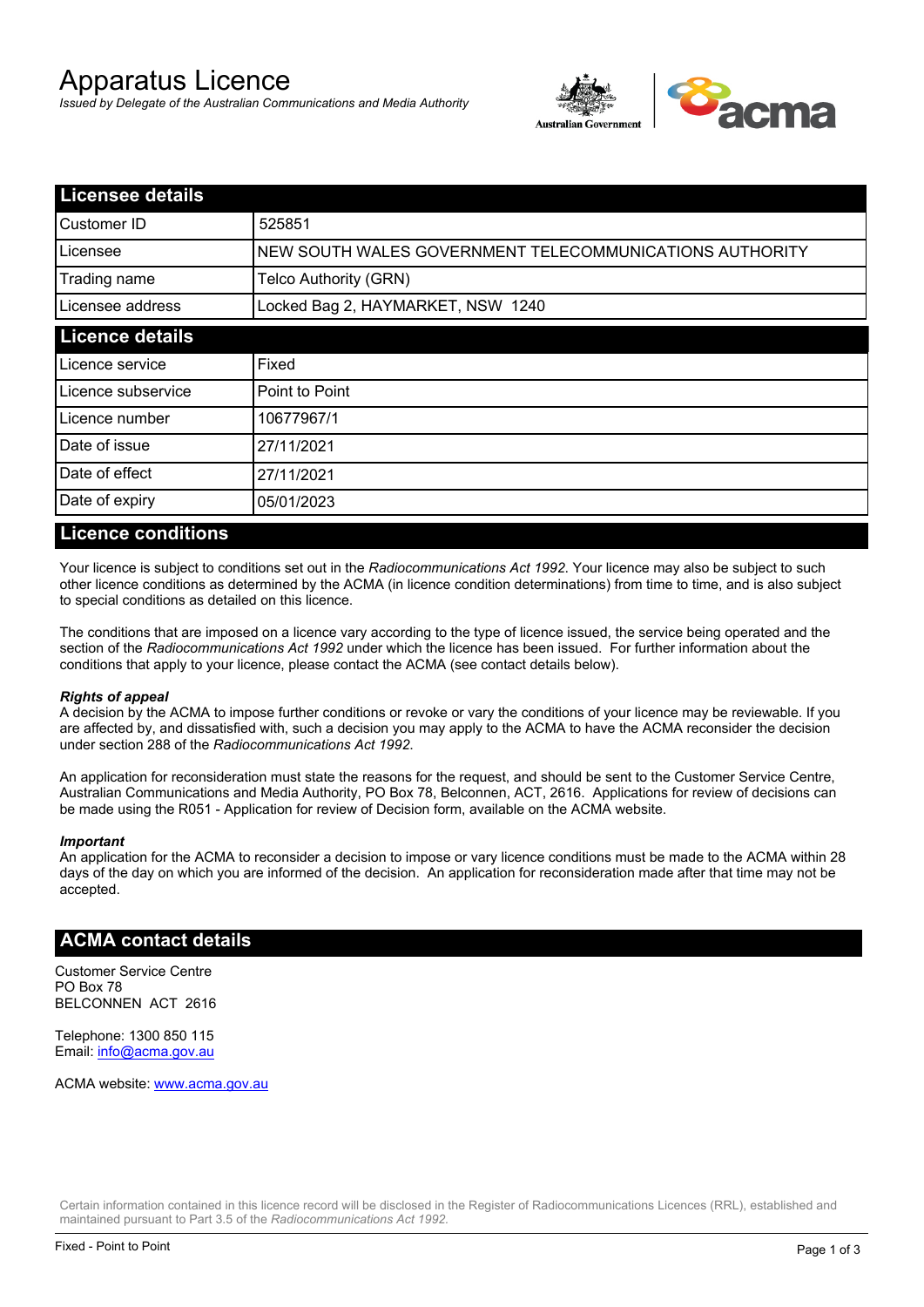# **Advisory Notes applying to licence no.: 10677967/1**

Conditions applicable to the operation of Point to Point station(s) authorised under this licence can be found in the Radiocommunications Licence Conditions (Apparatus Licence) Determination and the Radiocommunications Licence Conditions (Fixed Licence) Determination, the 'fixed licence lcd'. Copies of these determinations are available from the ACMA and from the ACMA home page (www.acma.gov.au).